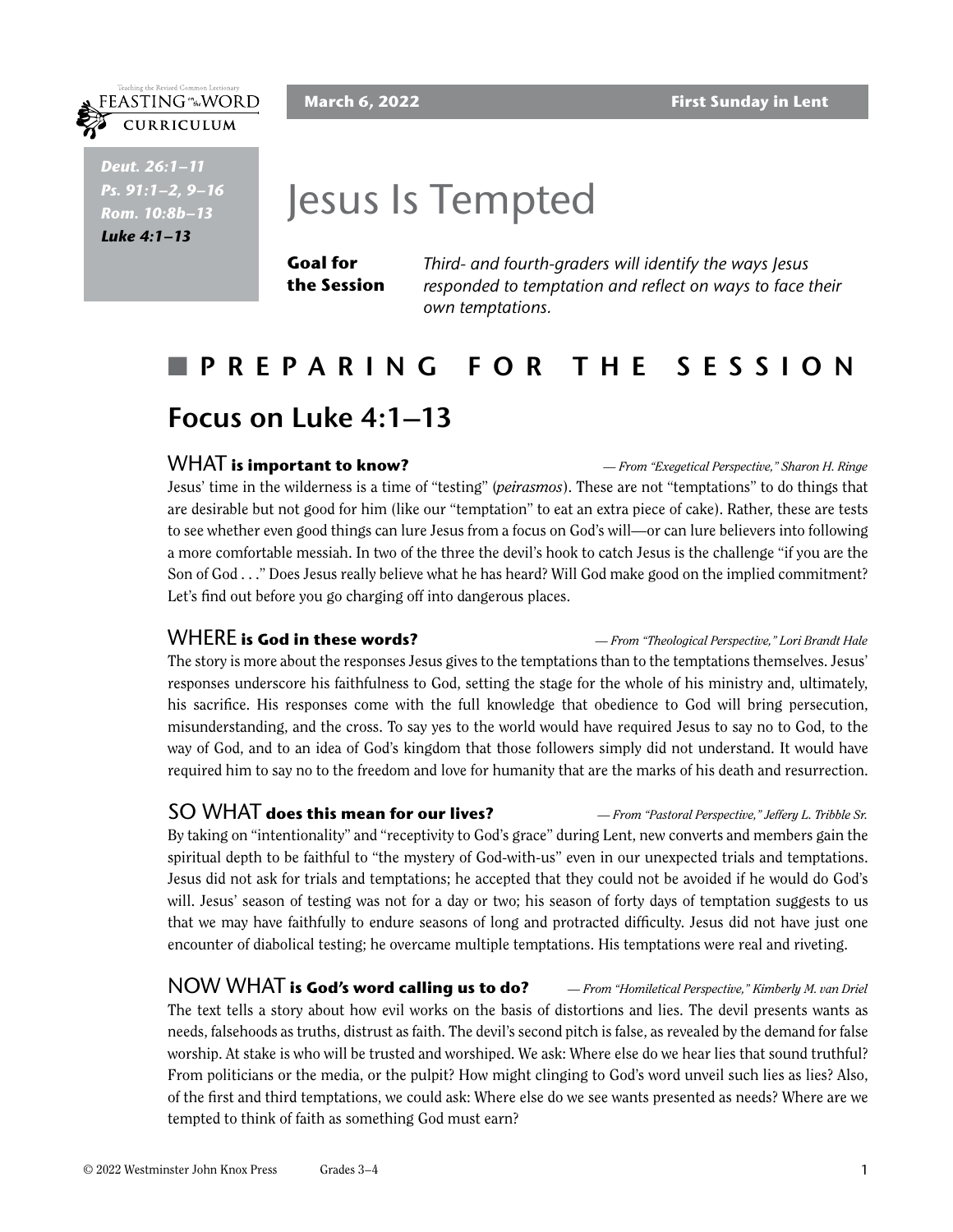

## **Focus on Your Teaching**

**FOCUS SCRIPTURE** *Luke 4:1–13*

The chance to copy a friend's homework; a plate of cookies on the counter when Mom said, "No snacks"; the desire to tell a lie to avoid getting in trouble; the urge to send a mean text message. Children know what it is to be tempted! They are beginning to appreciate the consequences that can come from making a bad choice and giving in to temptation. Reading of Jesus' temptations may offer reassurance that being tempted is a part of life and may help children begin to seek strategies to resist temptations when faced with them.

*God, it's difficult to talk about temptation because sometimes I am weak. Lead me not into temptation, and deliver me from evil. Amen.*

#### **YOU WILL NEED**

- ❏ purple cloth
- ❏ Christ candle
- ❏ matches or lighter
- ❏ newsprint
- ❏ marker
- ❏ Color Pack 1, 2, 28
- ❏ sweet treats
- ❏ Bible
- ❏ copies of Resource Sheet 1
- ❏ pencils
- ❏ *Singing the Feast,* 2021–2022; CD player

#### For Responding

- ❏ option 1: Color Pack 3, 4; coins or buttons; one die
- ❏ option 2: newsprint or markerboard, markers
- ❏ option 3: Resource Sheet 2, scissors

## n **LEADING THE SESSION**

## **GATHERING**

*Before the session,* copy the Lenten response in Gathering on newsprint. Being mindful of allergies, bring sweet treats that would be tempting to the children, such as cookies or donuts. Option: Bring copies of the words to the Lord's Prayer that your church uses in worship. If you are using option 1 in Responding, tape together Color Pack 3 and 4 to create the game board. If you are using option 3 in Responding, cut apart the skit starters on Resource Sheet 2 (Temptation!), making additional copies if necessary so there is one skit starter for each pair of learners.

Greet the children by name as they arrive. Invite them to help you arrange a purple cloth in the middle of your learning space and place the Christ candle on it. Ask a volunteer to locate the beginning of Lent on Color Pack 1. Explain that the church year season of Lent includes the forty days before Easter, not including Sundays. It is the season when Christians learn more about Jesus' life and reflect on their relationship with God. Light the candle as a reminder of Jesus' presence with the group. Show the newsprint with the Lenten response and read it in unison.

*God is good! God is love! God is with us today! Easter is coming! Amen.*

Extinguish the candle. Save the newsprint to use next week.

Place the sweet treats in the middle of the group without offering them to anyone. Ask learners to offer definitions of the word *temptation*. Welcome a variety of meanings. Affirm that temptation is feeling a strong urge to have something or do something, especially something that we know we shouldn't do or shouldn't have. Ask if it is tempting to take one of the treats in front of them. Why or why not?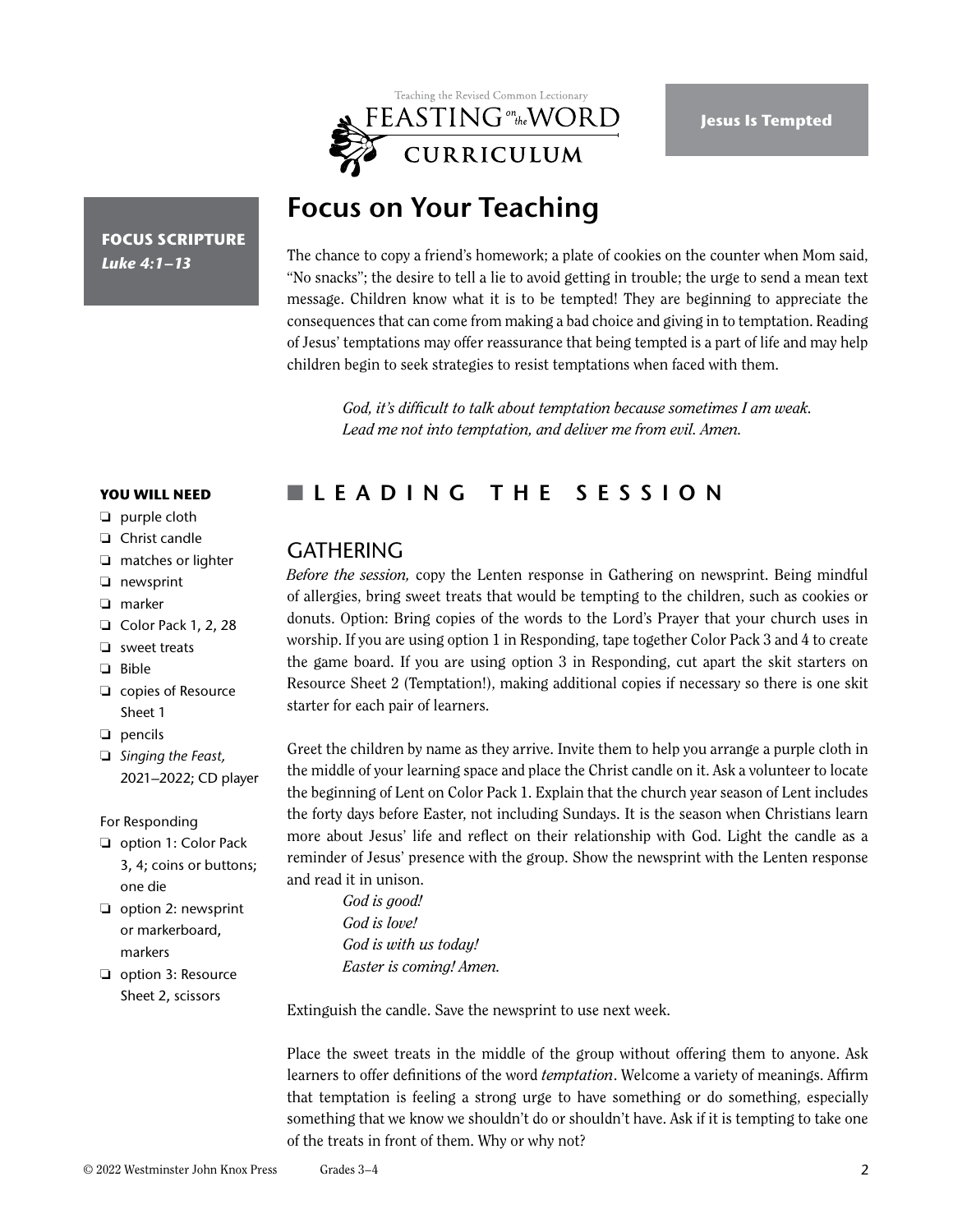

Invite each learner to take a treat. Offer a prayer of thanks for food before eating. As you enjoy the treat, say that today's Bible story is about being tempted.

## EXPLORING

Open your Bible to Luke 4 and say this is where today's Bible story is found. Ask the group to recite the names of the four Gospels: Matthew (*clap*), Mark (*stomp*), Luke (*clap*), John (*stomp*). Review that the word *gospel* means "good news" and that all four Gospels tell about Jesus' life and teachings.

Set the stage for today's story by telling how it takes place right after Jesus was baptized and just as he was beginning to go out to teach about God's love and God's ways. Distribute copies of Resource Sheet 1 (Jesus Is Tempted) and explain that this sheet arranges the actual Bible verses into a script for a play. Ask for volunteers to read the various parts. If more learners want to take part, repeat the play with different actors. After the play, discuss:

 $\mathcal{L}$  What kinds of things do you imagine Jesus thought about and prayed about while he was in the wilderness?

Show Color Pack 2 and invite learners to identify each of Jesus' temptations. Distribute pencils and ask them to circle each of Jesus' temptations on the resource sheet (vv. 3, 6–7, 9–11). Invite questions about these temptations.

Next, have learners underline what Jesus said to the devil (vv. 4, 8, 12) following each temptation. Explain that Jesus had grown up reading the Scriptures, and that each of his answers is based on words from the Old Testament part of our Bible. Discuss:

- $\mathcal{L}$  How did it help Jesus to know God's word in the Bible?
- $\mathcal{L}$  Why do you think the devil gave up on tempting Jesus? Do you think the devil tried again? Why or why not? (See v. 13.)
- $\mathcal{L}$  What is most tempting to children your age? What do you know from the Bible or Sunday school that could help you when you are tempted by these things? How might you help one another resist temptation?

## RESPONDING

Mark the activities you will use:

1. **Tempted! Game** Learners will identify strategies for resisting temptation as they play a game. Place the game board made from Color Pack 3 and 4 on a table or the floor. Form pairs. Give each pair a button or coin to use as a game marker. Have all pairs place their markers at the start space. Explain that each pair will have a turn to roll the die and move that number of spaces. If a pair lands on a "Temptation" space, the partners are to name two ways to resist that temptation or else move back to the space where they were. Play until all pairs reach the finish space. Invite learners to identify ideas they heard that will help them to resist temptation.

Some learners may be frightened by the devil in this text. Explain that in Jesus' day, people understood the devil to be the leader of evil powers that work against God's will and God's people. Assure them that God is more powerful than anyone or anything.

Assure learners that Jesus came to promise us that when we give in to temptation, we can ask for forgiveness. God is always ready to forgive us and give us another chance.

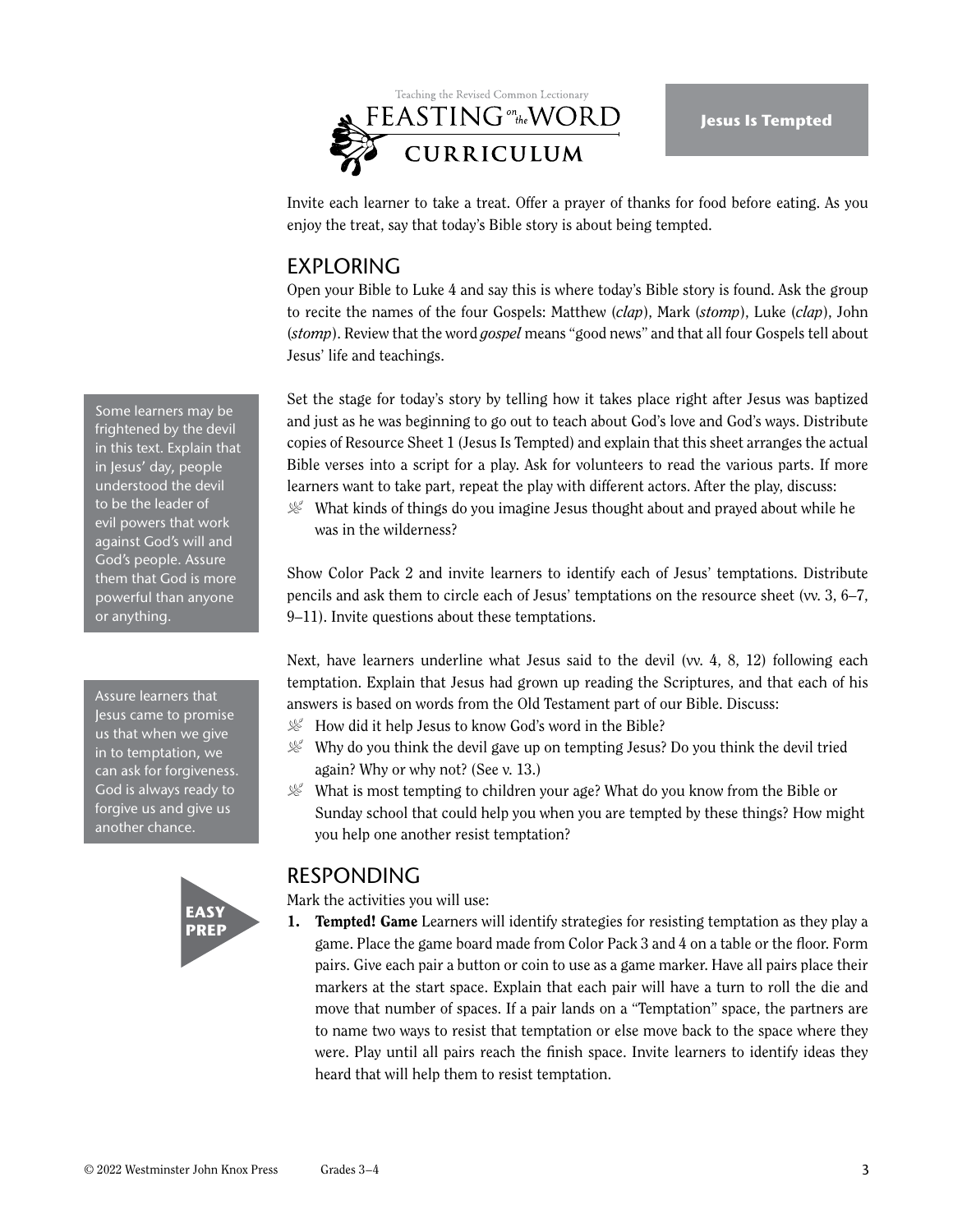

Some strategies for resisting temptation: pray for strength, take a deep breath and count to ten before doing anything, walk away or look away from the temptation, sing a Sunday school song in your head, ask a friend to help you say no, ask an adult for help, learn some Bible verses by heart, do something positive like exercising.

#### **Tell Me the Stories of Jesus**

Tell me the stories of Jesus I love to hear; Things I would ask Him to tell me if He were here; Scenes by the wayside, tales of the sea, Stories of Jesus, tell them to me. First let me hear how the children stood round His knee, And I shall fancy His blessing resting on me; Words full of kindness, deeds full of grace, All in the love light of Jesus' face.

- 2. Pray for Strength Learners will work together to write a prayer for help in resisting temptation. Gather with learners and ask them to think of ways to finish the following statements. Record their responses on newsprint or markerboard:
	- 1. Children my age are tempted to . . .
	- 2. Things that will help us resist temptation are . . .
	- 3. It would be great if we could be more like Jesus by being . . .

Pray the following prayer, inviting learners to choose two or three words or phrases to complete each line of the prayer, choosing from their answers to the questions above.

God, sometimes we are tempted to . . .

Give us strength to resist temptation, to  $\dots$ 

Help us to be more like Jesus. Help us to . . .

Hear our prayers, in Jesus' name. Amen.

3. Temptation Skits Learners will act out their ideas for resisting temptation. Review the ways Jesus resisted the devil's temptations and brainstorm things that Christians today might do to resist temptation. Form pairs and give each pair one of the skit starters cut from Resource Sheet 2 (Temptation!). Instruct pairs to read the skit starter and then plan a way to act out the situation to show what the temptation might be in this situation and a way to resist that temptation. After a few minutes, have pairs perform their skits for the entire group. Applaud each effort. As time allows, have pairs switch stories and perform a second skit. Invite learners to tell which of the strategies for resisting temptation they are most likely to try.

## CLOSING

Gather around the Christ candle and light it. Show Color Pack 28 and sing "Tell Me the Stories of Jesus" (track 18 on *Singing the Feast,* 2021–2022). Invite learners to tell what they will remember from today's story about Jesus.

Close with a circle blessing. To the child next to you, say "(*Name*), God bless you as you walk with Jesus during Lent." Have learners repeat this blessing around the circle.

Pray together the Lord's Prayer, using the words your church uses in worship. Option: Distribute copies of the Lord's Prayer for learners to use.

Tell learners that you will pray for them during the week and ask them to pray for you.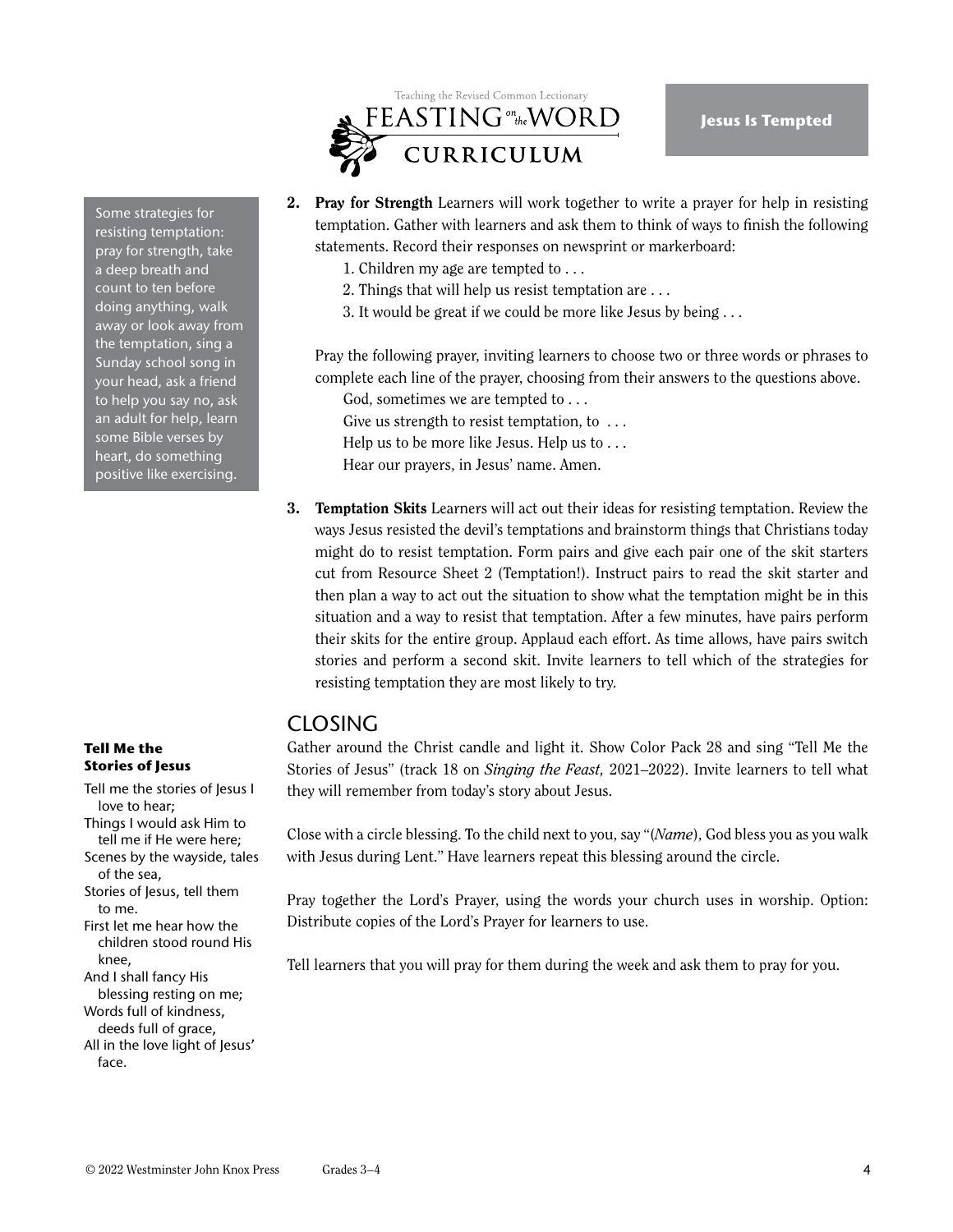### **March 6, 2022 Jesus Is Tempted**



**Grades 3–4 Resource Sheet 1**

## Jesus Is Tempted

Luke 4:1–13, CEB

- **Narrator:** <sup>1</sup> lesus returned from the Jordan River full of the Holy Spirit, and was led by the Spirit into the wilderness. 2There he was tempted for forty days by the devil. He ate nothing during those days and afterward Jesus was starving. 3The devil said to him,
- **Devil:** Since you are God's Son, command this stone to become a loaf of bread.

**Narrator:** <sup>4</sup> esus replied,

**Jesus:** "It is written, *People won't live only by bread."*



- **Narrator:** <sup>5</sup>Next the devil led him to a high place and showed him in a single instant all the kingdoms of the world. 6The devil said,
- **Devil:** "I will give you this whole domain and the glory of all these kingdoms. It's been entrusted to me and I can give it to anyone I want. <sup>7</sup>Therefore, if you will worship me, it will all be yours."
- **Narrator:** 8Jesus answered,

**Jesus:** "It is written, *You will worship the Lord your God, and serve only him."*

- **Narrator:** <sup>9</sup>The devil brought him into Jerusalem and stood him at the highest point of the temple. He said to him,
- **Devil:** "Since you are God's Son, throw yourself down from here; <sup>10</sup>for it's written: *He will command his angels concerning you, to protect you 11and they will take you up in their hands so that you won't hit your foot on a stone."*
- **Narrator:** <sup>12</sup> esus answered,
- **Jesus:** "It's been said, *"Don't test the Lord your God."*
- **Narrator:** <sup>13</sup>After finishing every temptation, the devil departed from him until the next opportunity.